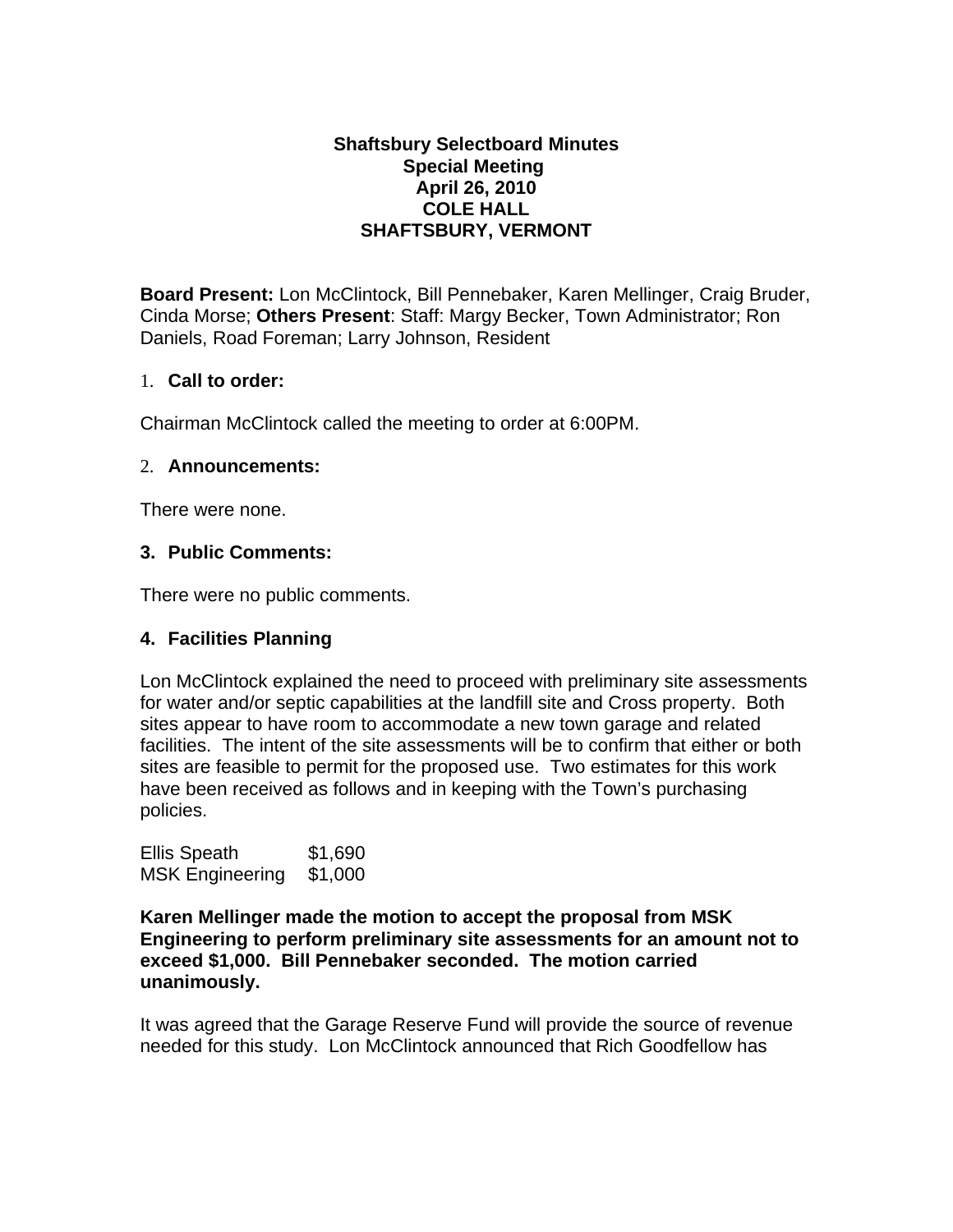visited the Cross property and hopes to have the appraisal to the Board in time for the May  $3<sup>rd</sup>$  meeting.

## 5. **2010 Grader Bid Review:**

Margy Becker and Ron Daniels presented a tabulation of grader bids from John Deere and Caterpillar. The Caterpillar representative had been contacted and asked to clarify his bid, in order to provide warranty information and a better summarization of technical specifications as compared to the Town's bid specs.

The John Deere bid for a JD 672G with electronic controls (\$243,100), inclusive of a 7 yr. full machine warranty (\$6,400), totals \$249,500 for machine plus warranty. The John Deere 672G bid with standard machine controls (\$231,100) plus the identical warranty would cost \$237,500. The Caterpillar bid is for a CAT 120M (\$239,882) and a full machine warranty (\$13,836) for a total of \$253,718 for machine plus warranty.

Ron Daniels discussed the benefits of standard versus electronic controls and the differences between machines. Both are good machines; the only real difference would be the ease with which the road crew could transition into the new machine. There would be less driver training required for the John Deere.

### **Karen Mellinger made the motion to approve the bid for the John Deere 672G with standard controls (\$231,100) with full machine warranty (\$6,400) for a total cost of \$237,500. The motion was seconded by Bill Pennebaker.**

Larry Johnson inquired whether the Selectboard had negotiated for the best price possible. Discussion ensued regarding the Town's usual bid practices as governed by purchasing policies. Discussions on bidding processes concluded with a consensus that financing options could affect the final package price – since John Deere and Cat financing will be looked at.

Brief discussions focused on the need to confirm the structure of warranty pricing. The Board asked that Caterpillar be contacted to clarify whether they also offer a machine with standard controls.

**Karen Mellinger withdrew her motion; Bill Pennebaker withdrew his second. The Board agreed to proceed with collecting financing proposals and taking final action on grader and financing proposals on May 3rd.** 

### **6. Other Business:**

Lon McClintock announced he had met with the road crew on Thursday, April  $22^{nd}$ . The crew has requested a meeting with the Selectboard. Board members expressed differing opinions concerning the timeliness of such a meeting, since